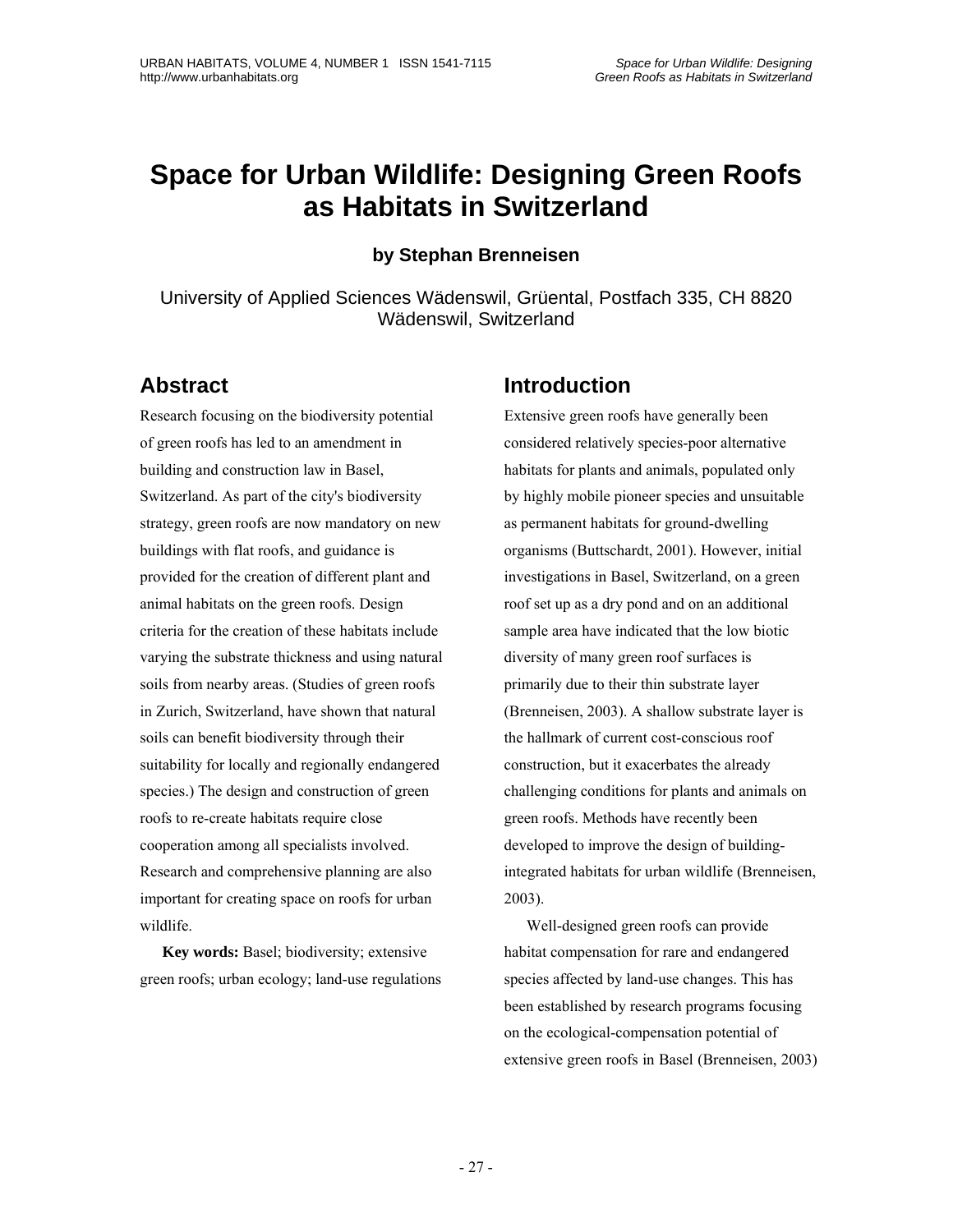and London, England (Kadas, 2002; Jones, 2002). The results of these studies contrast with those of earlier studies from Germany, which found that only common, highly mobile species can establish on green roofs (Klausnitzer, 1988; Riedmiller, 1994; Mann, 1998). One reason for the differences in the results could be the varying numbers of individuals caught and identified. The survey in Basel collected 12,500 individual spiders, and this increased the statistical chance of finding rare species. Another reason could be that the research in Basel and London was carried out on green roofs with varying substrate thicknesses, which create different microhabitat conditions and greater potential for diverse suites of organisms to establish. On the Basel roofs, the vegetation ranged from geophytes and succulents (e.g., *Sedum* species) sparsely colonizing open areas to dense dry-herb and grass communities. On the most biodiverse roofs investigated, at the Rhypark building, a dense combination of microhabitats was found to support an assemblage of 79 beetle and 40 spider species. Thirteen of the beetle species and seven of the spider species were classified in Red Data Books (Platen, Blick, Sacher & Malten, 1996; Geiser, 1998; Pozzi, Gonseth & Hänggi, 1998) as endangered. A comparison of colonization rates on new roofs showed that the number of species of beetles and spiders increased over a period of three years on green roofs specifically designed for biodiversity, whereas approximately the same number of species were found on a conventional extensive green roof both three and five years after construction (Figure 1) (Brenneisen, 2003).

In addition to examining the influence of design on green roof biodiversity, the study also showed the importance of using natural substrates (Brenneisen, 2003). The adaptation of spider and beetle fauna to natural soil and other substrates such as sand and gravel from riverbanks seemed to be a factor for successful colonization. The results showed that nearnatural habitats can be established on roofs. Compensatory microhabitats were constructed in Basel for invertebrates associated with riverbanks (Rossetti roof), with rocks and rock debris (Nordtangente roof), and with high mountain habitats and dry grasslands (Rheinfelden roof). Wet/dry meadows and heath/moor habitats can also be re-created on rooftops where there is restricted drainage combined with an appropriate amount and distribution of annual rainfall, or if the substrate provides sufficient water retention. An example of this habitat is the green roof system at the water-filtration plant in Wollishofen, on the outskirts of Zurich (Landolt, 2001).

#### **Basel's Biodiversity Strategy for Green Roofs**

Findings from this research have led to an amendment in the building and construction laws in Basel. Swiss land-use regulations stipulate that interference with the natural environment be kept to a minimum, and that soil be used in a sustainable way. Federal legislation on the conservation of nature and cultural heritage requires that endangered species be appropriately protected. In accordance with these regulations,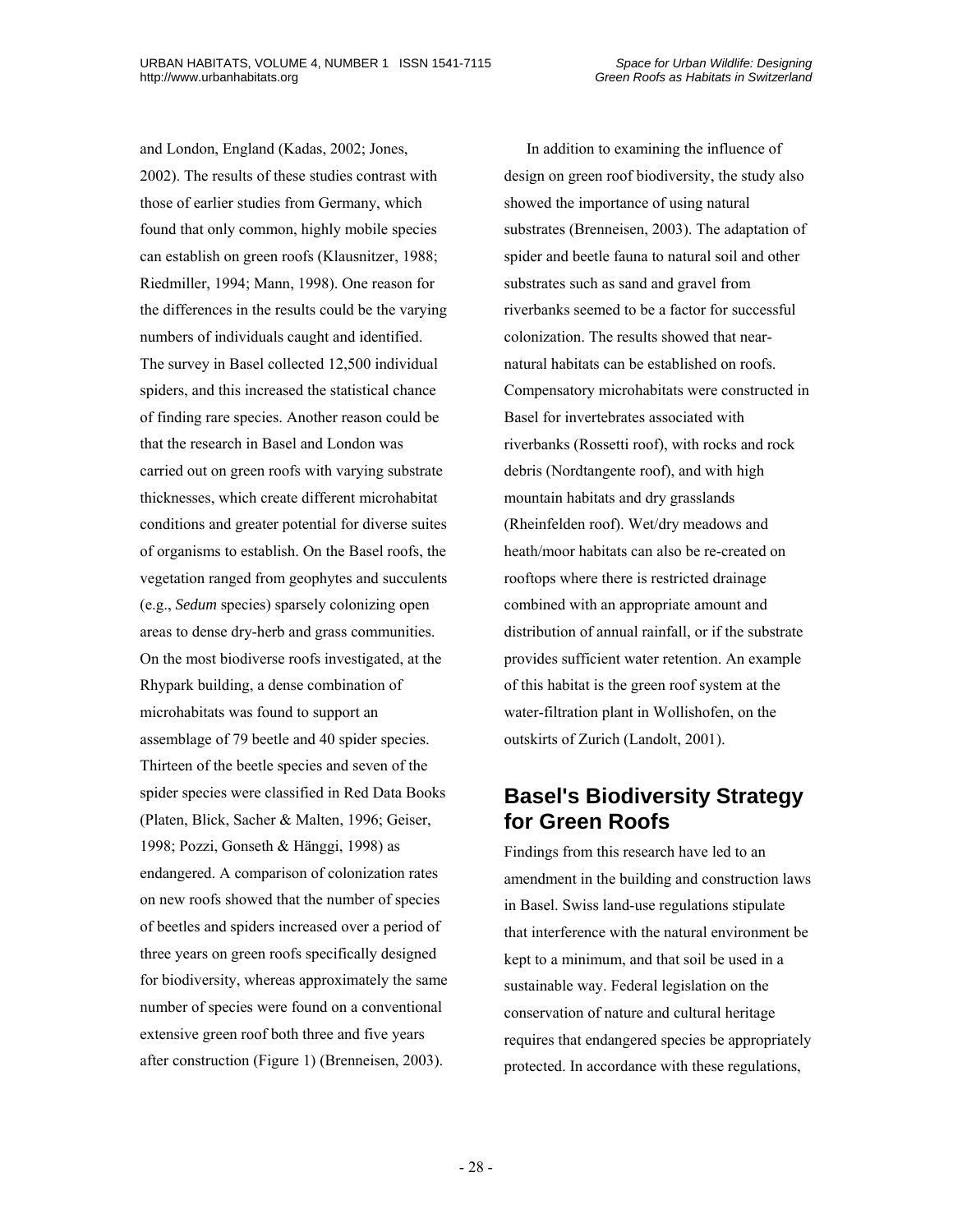the canton of Basel mandates the design and use of substrates for extensive green roofs as part of its current biodiversity strategy. In general, green roofs must be constructed on all new buildings with flat roofs (Nature and Landscape Conservation Act § 9; Building and Planning Act § 72). On roofs of over 500 square meters, the substrates must be composed of appropriate natural soils from the surrounding region and must be of varying depths.

# **Warm-Dry Regions**

The Basel area is part of the central European mosaic of warm-dry regions and contains their typical flora and fauna. Figure 2 shows some of the habitat types associated with the area, which have been newly re-created on the green roof of the Cantonal Hospital of Basel. The substrate regimes on this roof ranged from gravel and sand (simulating river terrace conditions) to topsoil coverage (for near-natural dry meadows). The substrate depths were 6, 12, and 20 centimeters (Figure 3). The roof was seeded with a mixture of native annual and perennial herbs.

#### **Moderate and humid climates**

Appropriate green roof regimes have also been developed for landscapes in more humid climates. The four 90-year-old green roofs at the Wollishofen water plant in Zurich provide a good example (Landolt, 2001). The biological diversity of the surrounding area's species-rich wet meadows was conserved on these roofs after much of the habitat disappeared due to agricultural intensification. The original reason

for installing the green roofs in 1914 was not for conservation but to cool the building and the water inside. Nonetheless, the roofs are now refuges for 175 recorded plant species, including 9 orchid species. Some of them, such as *Orchis morio*, *O. latifolia*, and *O. militaris*, are listed in Red Data Books and classified as endangered. The geobotanist Elias Landolt has recommended that the green roofs in Wollishofen be granted cantonal protection (Landolt, 2001). There are other green roofs where orchids or other rare and even endangered species could establish; however, the Wollishofen roofs are especially valuable because they sustain more or less entire plant communities known from the more natural habitats at ground level.

#### **Natural Soil and Technical Substrates**

The substrate on the roofs in Wollishofen is composed of 15 centimeters of topsoil from the surrounding area placed over a 5-centimeter layer of gravel (Figure 4). Water drainage is thus often limited on the Wollishofen roofs, and what is often perceived as a problem for an engineer becomes an opportunity for nature: Periods of high water retention alternating with dry periods reproduce conditions similar to those found in seminatural habitats such as moors and wet meadows. Such conditions were important factors in conserving typical local and regional biodiversity on the green roofs in Wollishofen.

In conclusion, although technical substrates (that is, substrates developed specifically for green roofs) have many practical advantages in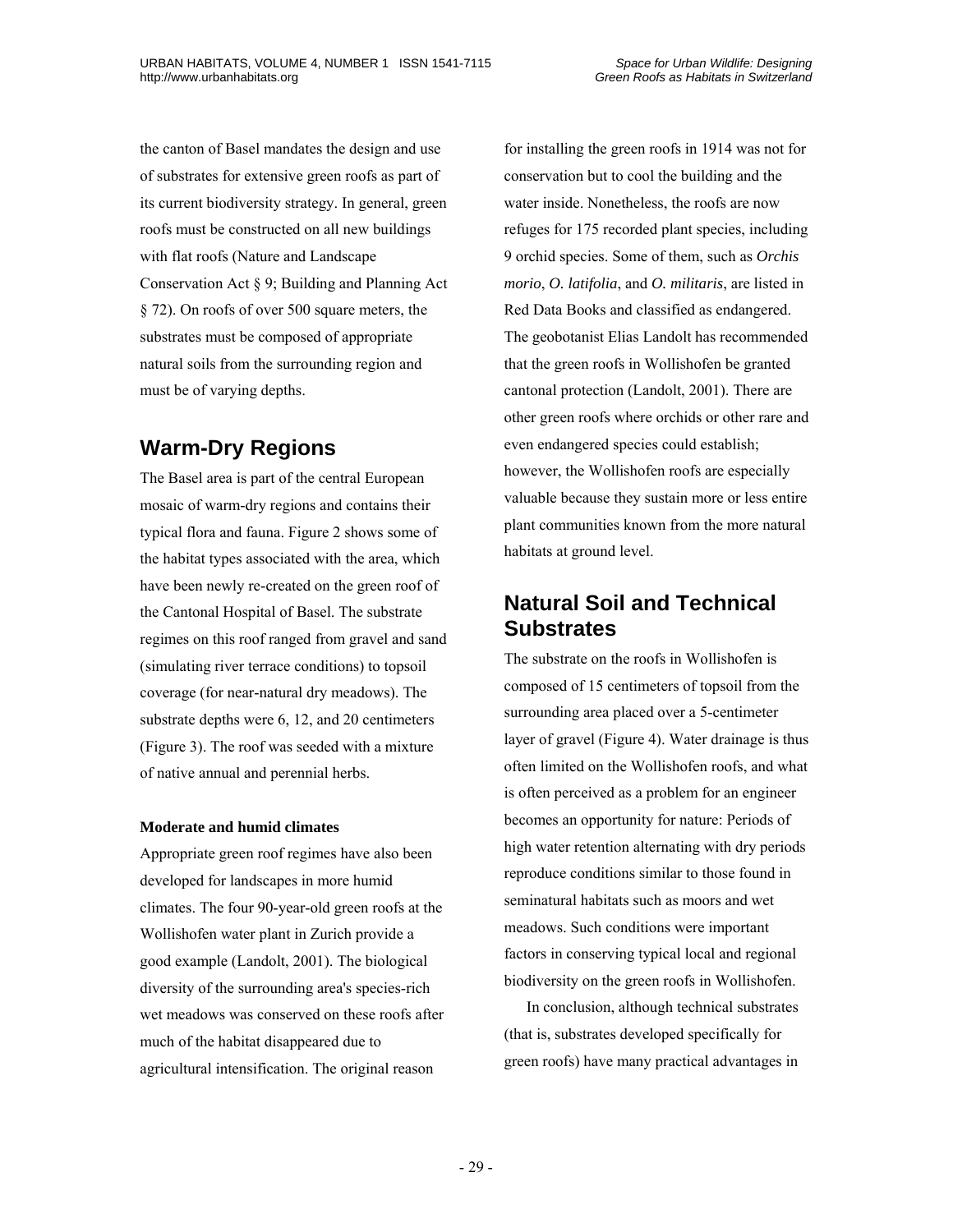terms of weight, consistent drainage, and efficient installation, they are generally suboptimal where biodiversity is concerned.

### **Implementation and Construction of Biodiverse Green Roofs**

To implement the guidelines for green roofs under Basel's building and construction law, close cooperation is required between the local authorities and conservation scientists, as well as between structural and landscape architects, green roof companies, and contractors. To be successful, an urban biodiversity strategy for green roofs should be based on a regional research program that has investigated the opportunities for using green roofs as habitats and the specific conditions required by the species that would populate them. In addition, habitat and design concepts, as well as techniques for installing specific substrates on roofs, should be established.

Planning the creation of near-natural green roofs is highly challenging. Selection and storage of suitable substrates is crucial, as is determining the most suitable construction method. When redeveloping typical secondary urban habitats, such as those associated with brownfield sites and other valuable vegetated areas, the topsoil and/or substrate should be saved (if it is suitable) for subsequent use on a green roof. The top 15 centimeters of the substrate must be carefully removed and appropriately stored so that some of the existing vegetation, seed bank, and soil organisms can be conserved. Microhabitats can

also be varied on green roofs by using substrates such as gravel and sand taken from layers under the soil of the construction site or from a nearby area. Landscape and construction planners should work together with the green roof company to decide on the best way of getting the substrate onto the roof and ensuring its efficient distribution over the total roof area. Careful planning and installation is time well spent, because a well-constructed roof can persist more or less carefree for over half a century, disturbed only by annual inspections of rooftop equipment and drains.

Replacement habitats have also been created on roofs in London (Frith & Gedge, 2000; Gedge, 2002). These include green roofs designed to mitigate habitat loss for the rare black redstart (*Phoenicurus ochruros*) and invertebrates associated with redeveloped brownfield sites.

#### **Limitations of Green Roofs for Conserving Biodiversity**

So far, I have emphasized the general ability of green roofs to protect species and nature. However, a supplementary study in the DB (German railroad) shunting yards in Basel (Brenneisen & Hänggi, 2006), which directly compared green roofs to areas of conservation importance on the ground, clearly showed the limitations of the roofs for supporting certain species. Some animals could not reach the green roof areas due to their restricted mobility—for example, *Atypus* species in the order of the web spiders (Araneae). Others simply did not visit (let alone colonize) the substitute habitats on the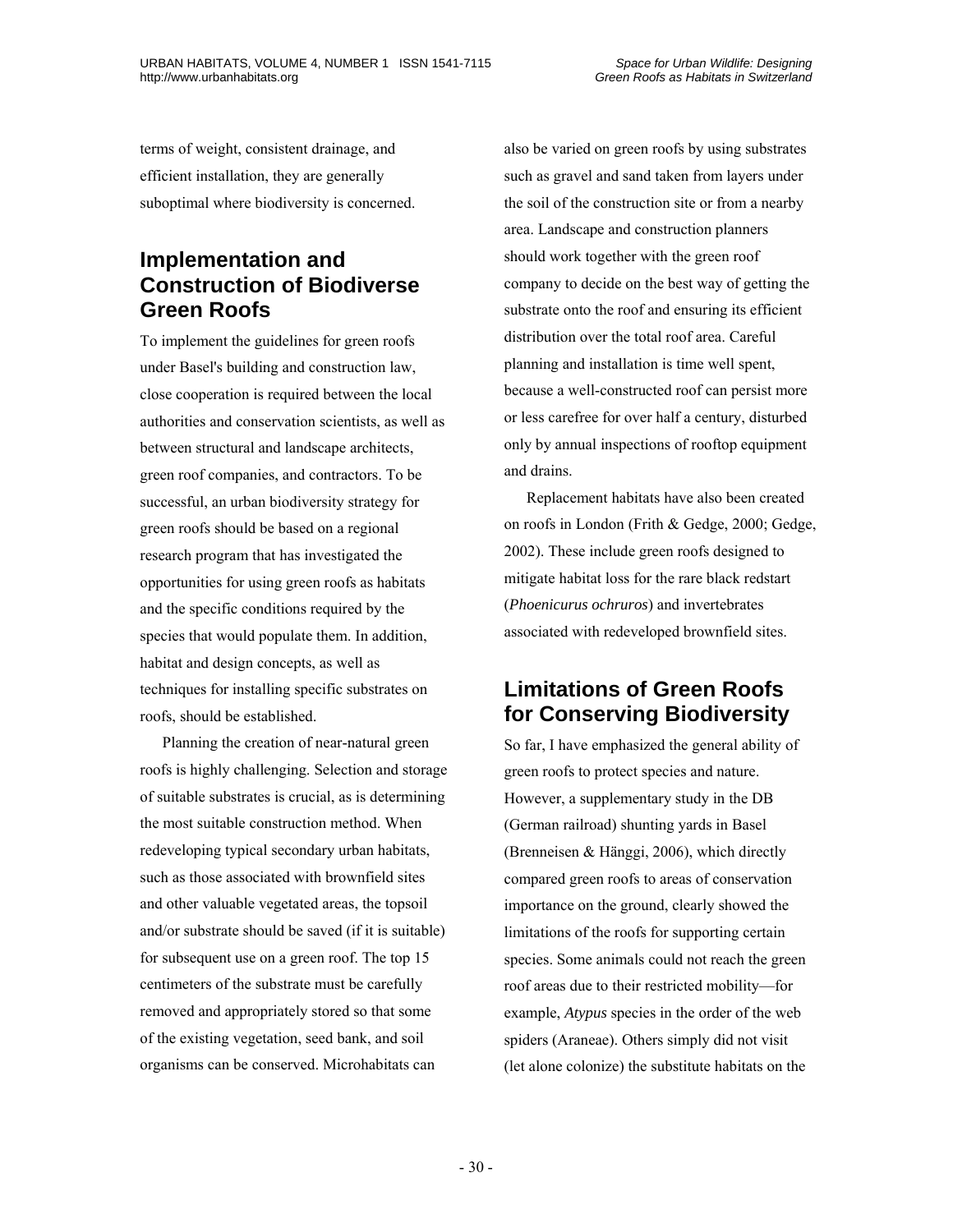roofs. And still others could not adapt to or use the harsh environments of the roofs. Earthworms, or example, are unable to survive on green roofs due to the limited depth of the substrate; they perish during high temperatures in summer because they cannot migrate to deeper, cooler regions of the soil.

The size of the replacement habitat provided by green roofs is also a limiting factor. In the recent study (Brenneisen & Hänggi, 2006), the shunting yards cover several hectares and are thus in a different order of magnitude to a typical green roof, which may cover between a hundred and a few thousand square meters. The area of habitat needed by individual species for colonization then becomes the central issue.

#### **Ground-Nesting Birds on Roofs**

A further possible habitat function of green roofs is the provision of nesting locations for groundnesting birds. Examples of this can already be found in the literature, particularly with regard to the little ringed plover (*Charadrius dubius*), northern lapwing (*Vanellus vanellus*), and skylark (*Alauda arvensis*) (Brenneisen, 2003). No long-term study of how a brood develops on flat roofs or whether flat roofs can actually sustain these species has been completed. However, because of the huge potential area for roof greening on industrial and commercial land on the outskirts of residential areas, it can be expected that consistent, extensive greening would lead to significant improvements for birds.

As part of the Ground-Nesting Birds on Flat Roofs project at the University of Applied Sciences Wädenswil, a number of green roof locations in Switzerland with possible breeding pairs of northern lapwing and little ringed plover are being observed and investigated. The investigations are focusing on how breeding takes its course on the roofs, whether young birds can survive, and, if necessary, how changes in the design of flat roofs can improve breeding success rates. (See Baumann, 2006).

# **Conclusion**

Extensive green roofs can provide suitable habitat for animal and plant species that are able to adapt to and develop survival strategies for extreme local conditions and are also mobile enough to reach habitats on roofs. Unlike habitats on the ground, current green roof systems do not have deep soil layers; as a result, in extremely dry periods plants cannot draw up groundwater, and ground-dwelling animals have no opportunity to retreat to lower-lying, damper areas. Designing green roofs so that they have varying substrate depths and drainage regimes creates a mosaic of microhabitats on and below the soil surface and can facilitate colonization by a more diverse flora and fauna.

As a potential tool for preserving and restoring biodiversity in urban areas, green roofs need to be seen less from the perspective of ornamental gardening and energy conservation and more from a regional perspective of landscape and ecological planning. The functional and technical approach taken by most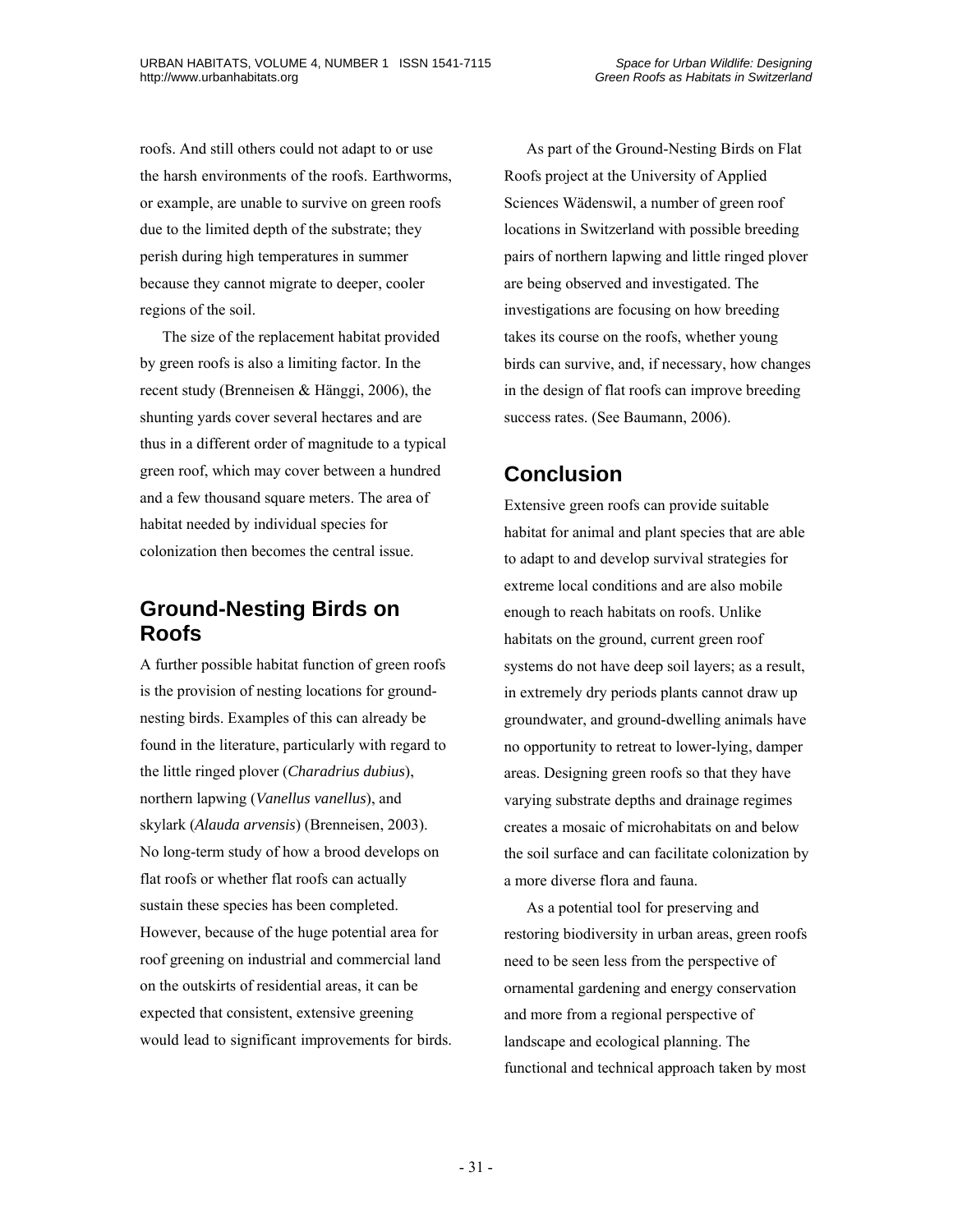green roof developers and creators today can be enhanced by the spatial approach taken by conservation science practitioners.

# **Acknowledgments**

The research and ongoing implementation of the construction laws and green roof practices in Basel could not have been so comprehensive without the continued support of Michael Zemp, Thomas Fisch, Marc Keller, and Barbara Schneider from the Department of Civil Works. My thanks also go to numerous architects and planners who supported the construction of various experimental green roofs. I want to give special thanks to Eduard Fries and Pascal Widmer, and Silvan Niggli with his working group for their help in planning and installing the latest, and up to now, largest "nature" roof in Basel. Thanks also to Mathias Eglin, organic farmer on the Asphof, near Rothenfluh, for his engagement in greening the roof of the stall for his 2,000 chickens.

I have also benefited greatly from the collaboration and exchange of ideas with researchers and specialists associated with the London Biodiversity Partnership, England: Dusty Gedge, Mathew Frith, Gyongyver Kadas, Jill Goddard, and James Farrell.

# **Literature Cited**

Baumann, N. (2006). Ground-nesting birds on green roofs in Switzerland: preliminary observations. *Urban Habitats, 4*, 37–50.

Brenneisen, S. (2003). *Ökologisches Ausgleichspotenzial von extensiven Dachbegrünungen—Bedeutung für den*  *Arten- und Naturschutz und die Stadtentwicklungsplanung.* Doctoral dissertation, Institute of Geography, University of Basel, Switzerland.

Brenneisen, S. & Hänggi, A. (2006). Begrünte Dächer—ökofaunistische Charakterisierung eines neuen Habitattyps in Siedlungsgebieten anhand eines Vergleichs der Spinnenfauna von Dachbegrünungen mit naturschutzrelevanten Bahnarealen in Basel (Schweiz). *Mitteilungen der Naturforschenden Gesellschaften beider Basel*, 9, 88–98.

Buttschardt, T. (2001). Extensive Dachbegrünungen und Naturschutz (Doctoral dissertation, Institut für Geographie und Geoökologie, Universität Karlsruhe, Germany, 2001). *Karlsruher Schriften zur Geographie und Geoökologie, 13*. 271 p.

- Frith, M. & Gedge D. (2000). The black redstart in urban Britain; a conservation conundrum? *British Wildlife 8*, 381–388.
- Gedge, D. (2002). Roofspace: a place for brownfield biodiversity? *Ecos* 22(3/4), 69–74.
- Geiser, R. (1998). Rote Liste der Käfer (Coleoptera) excl. Laufkäfer (Carabidae). In M. Binot, R. Bless, P. Boye, M. Gruttke & P. Pretscher (Eds.), *Rote Liste gefährdeter Tiere Deutschlands.* Schriftenreihe für Landschaftspflege und Naturschutz, Heft 55. Bonn-Bad Godesberg: Bundesamt für Naturschutz.
- Jones, R.A. (2002). *Tecticolous invertebrates: A preliminary investigation of the invertebrate fauna on ecoroofs in urban London.* London: English Nature.
- Kadas, G. (2002). *Study of invertebrates on green roofs: How roof design can maximize biodiversity in an urban environment.* Master of science thesis. University College, London, England.
- Klausnitzer, B. (1988). Arthropodenfauna auf einem Kiesdach im Stadtzentrum von Leipzig. *Entomologische Nachrichten und Berichte*, 32(5), 211–215.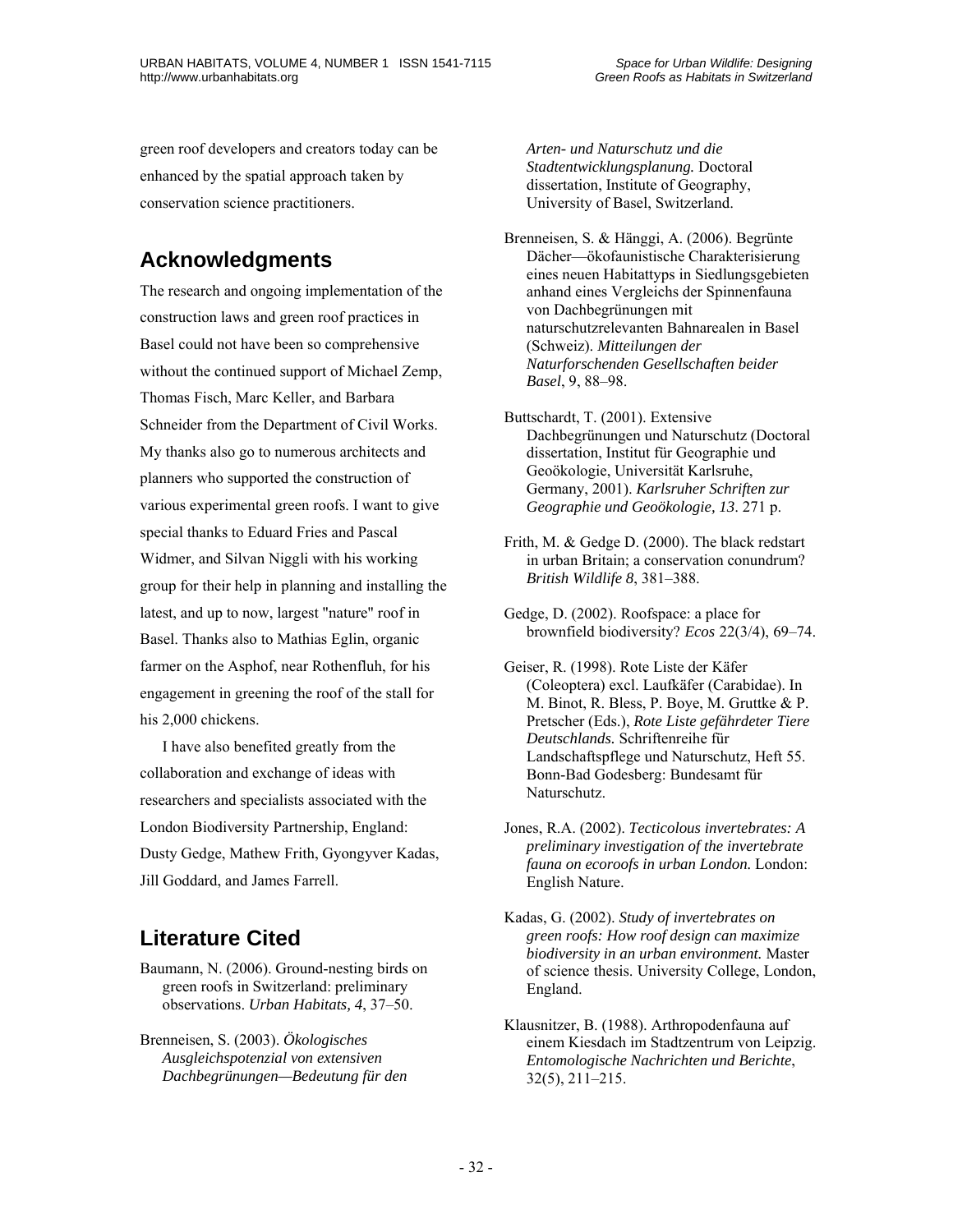Landolt, E. (2001). Orchideen-Wiesen in Wollishofen (Zürich): ein erstaunliches Relikt aus dem Anfang des 20. Jahrhunderts. *Vierteljahresschrift der Naturforschenden Gesellschaft in Zürich*, 146(2–3), 41–51.

Mann, G. (1998). *Vorkommen und Bedeutung von Bodentieren (Makrofauna) auf begrünten Dächern in Abhängigkeit von der Vegetationsform.* Doctoral dissertation, Fakultät für Biologie der Eberhard-Karls-Universität, Tübingen. Germany.

Platen, R., Blick, T., Sacher, P. & Malten, A. (1996): Rote Liste der Webspinnen Deutschlands (Arachnida, Araneae). *Arachnologische Mitteilungen, 11*, 5–31.

- Pozzi, S., Gonseth, Y. & Hänggi, A. (1998). Evaluation de l'entretien des prairies seches du plateau occidental suisse par le bias de leurs peuplement arachnologique (Arachnida, Araneae). *Revue Suisse Zoologie, 105*, 465–485.
- Riedmiller, J. (1994). *Untersuchungen zur Anlage, Besiedelung und Vernetzung von anthropogenen Sekundärbiotopen auf Dachflächen.* Doctoral dissertation, Ruprecht-Karls-Universität, Heidelberg, Germany.

# **Glossary**

**Extensive green roofs:** A low-management type of green roof that has soil depths ranging from three to seven inches. Due to the shallow soils and the extreme environment on many roofs, plants are typically low-growing groundcover species that are extremely sun and drought tolerant.

**Brownfield:** Formerly developed land.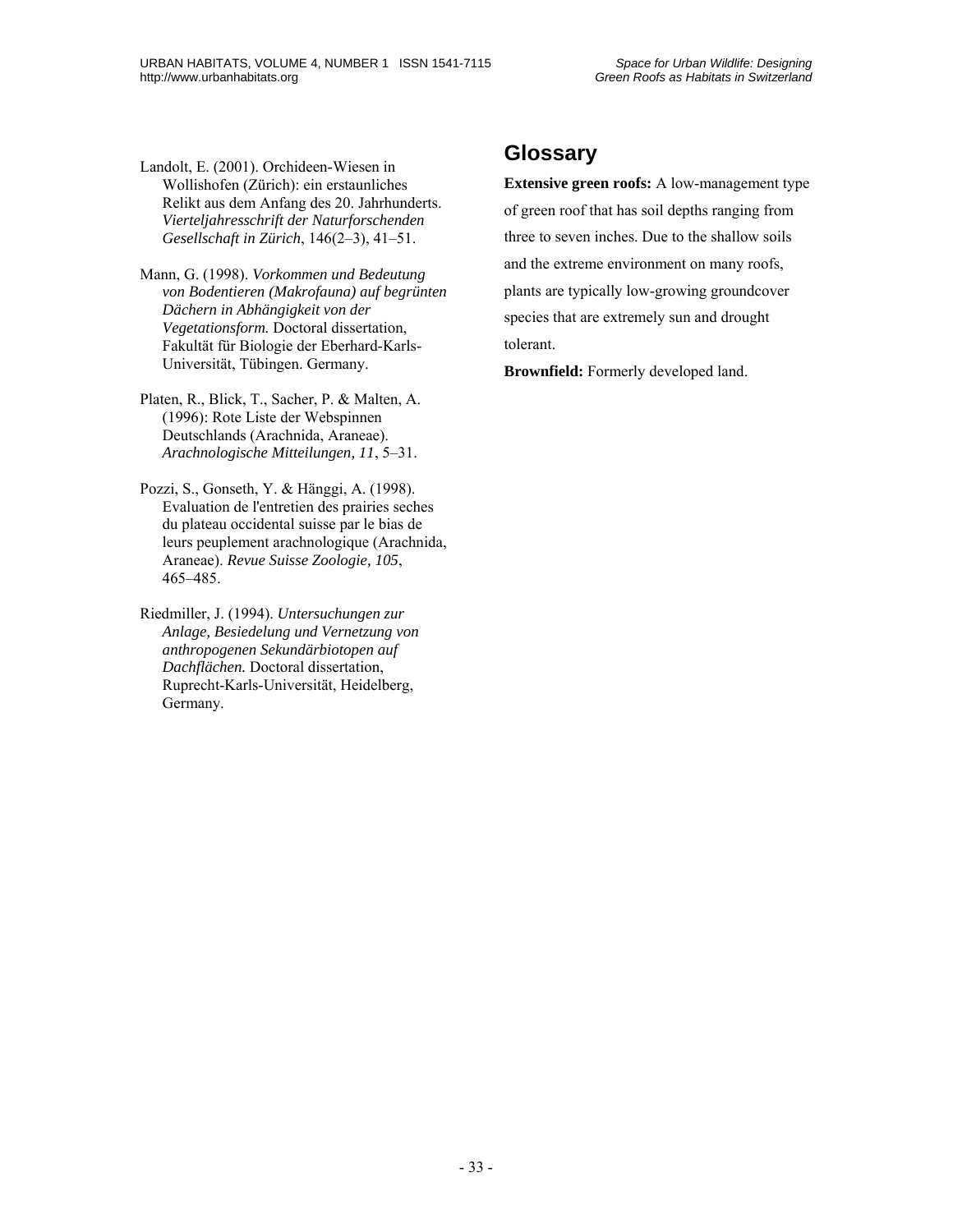**Figure 1: Number of species of spiders and beetles on green roofs in Basel with structured and unstructured design, surveyed over a three-year period. Structured roofs were designed to increase faunal diversity. Red shading indicates species of conservation interest listed in the Red Data Book.** 

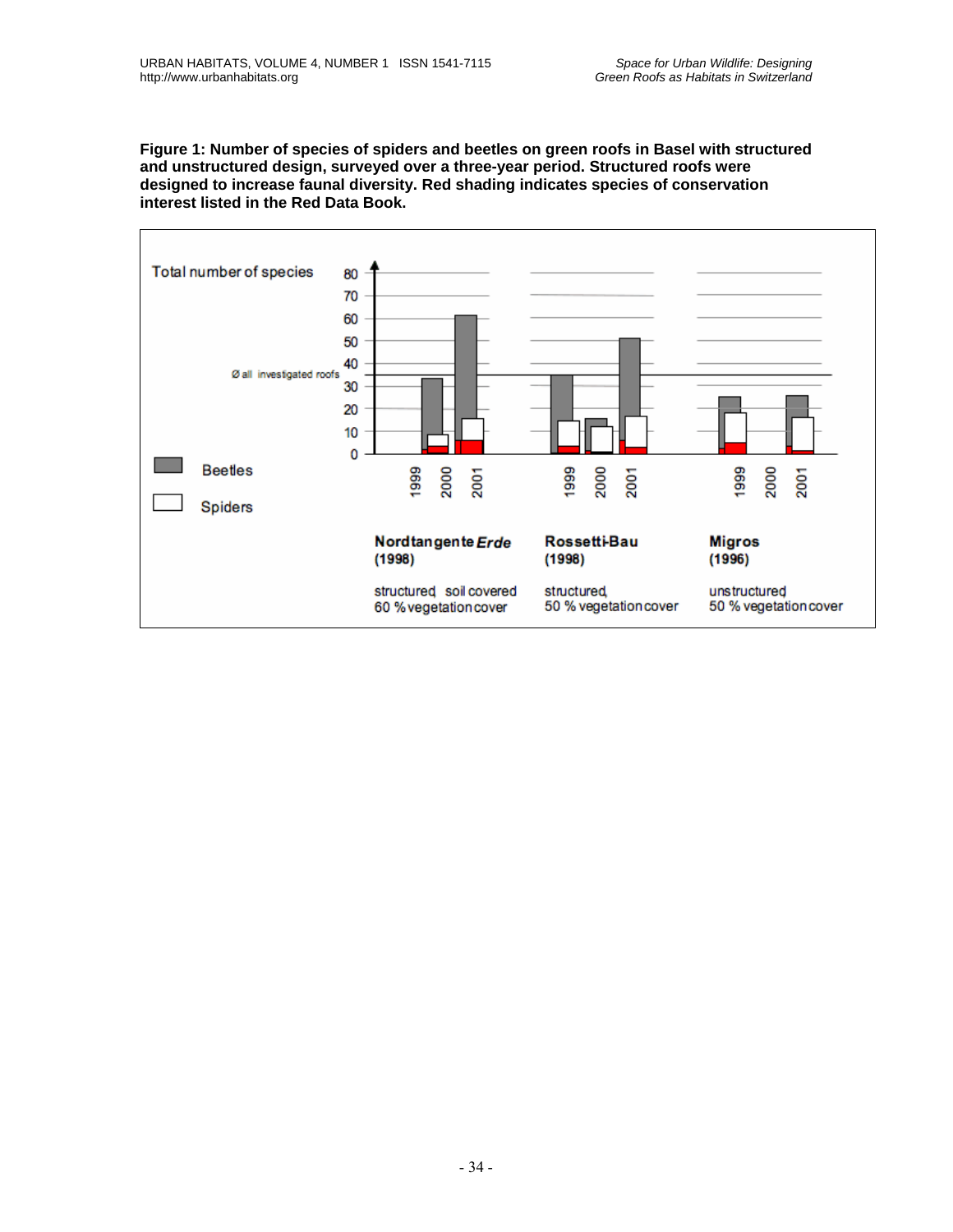**Figure 2: Newly constructed green roof on the Klinikum 2 of the Cantonal Hospital of Basel, built in accordance with the city's new guidelines on green roofs and urban biodiversity. (Photo: Stephan Brenneisen)**